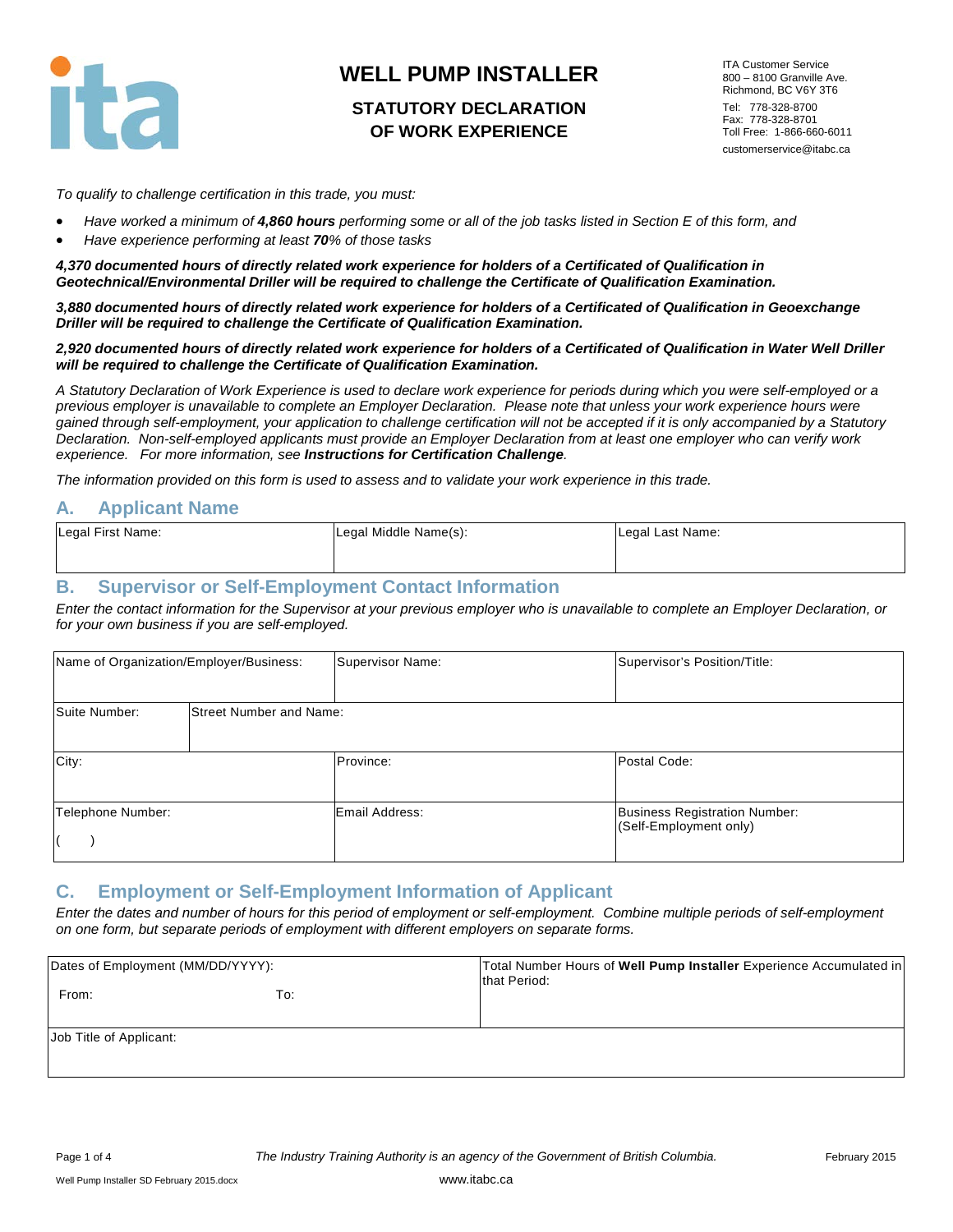

### **STATUTORY DECLARATION OF WORK EXPERIENCE**

ITA Customer Service 800 – 8100 Granville Ave. Richmond, BC V6Y 3T6 Tel: 778-328-8700 Fax: 778-328-8701 Toll Free: 1-866-660-6011 customerservice@itabc.ca

### **D. Reason for Statutory Declaration**

Indicate why a Statutory Declaration is required for this period of employment:

|  | $\Box$ | Applicant was self-employe |  |
|--|--------|----------------------------|--|
|--|--------|----------------------------|--|

Applicant Mapple Employer will not complete Employer Declaration

 $\Box$ Employer is no longer in business  $\Box$  Employment records are not available

Applicants must attempt to contact current or previous employers to request an Employer Declaration. If you have been unable to obtain an Employer Declaration for any portion of your non-self-employed work experience, indicate the steps you have taken to try to obtain it. If sufficient evidence of steps taken is not provided, the application may not be approved.

## **E. Statutory Declaration of Job Task Performance**

*By checking "Yes" or "No" in the Declaration Response column, indicate whether or not you have performed the job tasks listed below. Cross out any job tasks you did not perform during the period indicated in Section C.*

| <b>Job Tasks</b>                                                                                                                                                                                                                                                                                                                                                                                                                                                                                                                                                                                                        | <b>Declaration</b><br><b>Response</b> |        |
|-------------------------------------------------------------------------------------------------------------------------------------------------------------------------------------------------------------------------------------------------------------------------------------------------------------------------------------------------------------------------------------------------------------------------------------------------------------------------------------------------------------------------------------------------------------------------------------------------------------------------|---------------------------------------|--------|
| <b>Industry Overview and Professional Work Practices</b><br>Including: Describe the scope of the trade in B.C., describe the B.C. Certification System, describe professional work practices, and<br>apply trade math.                                                                                                                                                                                                                                                                                                                                                                                                  | Yes:<br>No:                           | П<br>П |
| <b>Workplace Safety</b><br>Including: Describe common safety hazards associated with the trade, use safety equipment and procedures when dealing with<br>hazards, use the WHMIS System to practice safe care and control of hazardous products, recognize and describe hazards to the<br>environment associated with the trade, recognize and comply with WorkSafeBC Regulations, recognize and comply with the B.C.<br>Wellhead Protection Regulations, recognize and comply with the B.C. Safety Authority Electrical Regulations, state the safety<br>considerations when working in close proximity to a well head. | Yes:<br>No:                           | П<br>П |
| <b>Well Drilling Methods</b><br>Including: Describe the different types of well drilling systems applicable to the trade, use well drilling methods as applicable to the<br>trade.                                                                                                                                                                                                                                                                                                                                                                                                                                      | Yes:<br>No:                           | □<br>П |
| Geology<br>Including: Identify various rock types and the processes that form them, describe various soil types found in B.C., use proper<br>terminology to describe geological formations as it applies to the trade.                                                                                                                                                                                                                                                                                                                                                                                                  | Yes:<br>No:                           | □<br>П |
| <b>Ground Water</b><br>Including: Describe the Hydrologic Cycle (Water Cycle), use proper terminology to describe various subsurface zones, use proper<br>terminology to describe ground water formations, describe different sources of water, define appropriate terms and abbreviations<br>used to report on lithology.                                                                                                                                                                                                                                                                                              | Yes:<br>No:                           | П<br>Π |

*Enter the applicant name (repeat on every page of this form).*

| Legal First Name: | Legal Middle Name(s): | Legal Last Name: |
|-------------------|-----------------------|------------------|
|                   |                       |                  |

Page 2 of 4 *The Industry Training Authority is an agency of the Government of British Columbia.* February 2015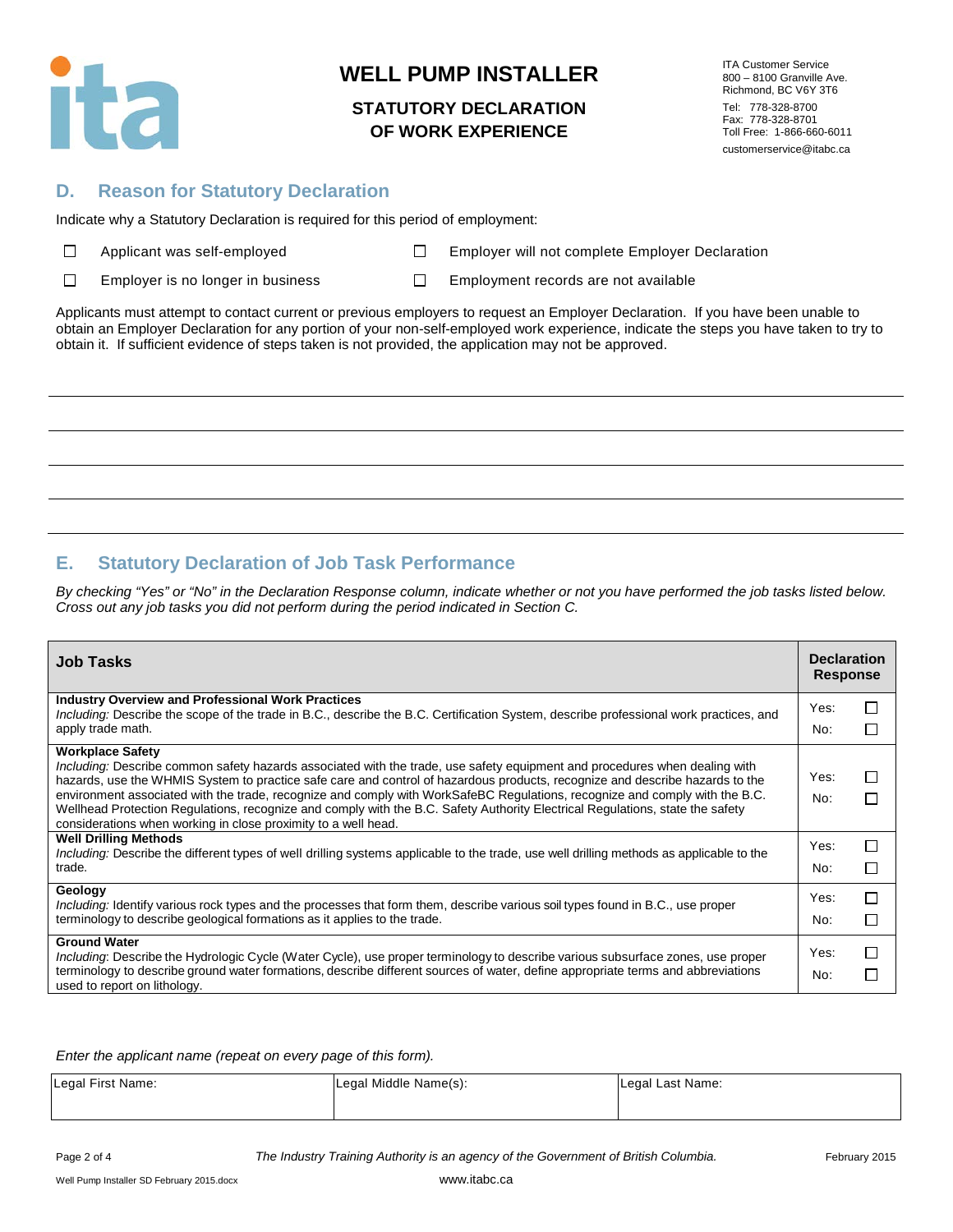

## **STATUTORY DECLARATION OF WORK EXPERIENCE**

ITA Customer Service 800 – 8100 Granville Ave. Richmond, BC V6Y 3T6 Tel: 778-328-8700 Fax: 778-328-8701 Toll Free: 1-866-660-6011 customerservice@itabc.ca

| <b>Job Tasks</b>                                                                                                                                                                                                                                                                                                                                                                                                                                                                                                                                                                                                                                                                | <b>Declaration</b><br><b>Response</b> |                   |
|---------------------------------------------------------------------------------------------------------------------------------------------------------------------------------------------------------------------------------------------------------------------------------------------------------------------------------------------------------------------------------------------------------------------------------------------------------------------------------------------------------------------------------------------------------------------------------------------------------------------------------------------------------------------------------|---------------------------------------|-------------------|
| <b>Aquifer Potential</b><br>Including: Explain ground water flow as it pertains to various formations, recognize hydraulic properties of bedrock and overburden<br>(soil) aquifers, describe the different types of aquifer tests and the equipment necessary, perform various aquifer tests, record the<br>readings and interpret the results, use technologies for data acquisition, describe the use of monitoring wells for data collection.                                                                                                                                                                                                                                | Yes:<br>No:                           | $\blacksquare$    |
| <b>Ground Water Quality</b><br>Including: Interpret detailed chemistry reports, use proper techniques for acquiring water samples, use proper methods of disinfection,<br>identify ground water treatment required for common concerns.                                                                                                                                                                                                                                                                                                                                                                                                                                         | Yes:<br>No:                           | H                 |
| <b>Pumping System</b><br>Including: Describe different types of shallow and deep well pumps, describe equipment requirements for different pump types,<br>determine the appropriate electrical wire size for pump installation, describe the types and sizes of pressure tanks, select pump type<br>according to application and sizing, determine the Total Dynamic Head for a well pumping system, design and install a water pumping<br>system for a well site.                                                                                                                                                                                                              | Yes:<br>No:                           |                   |
| <b>Pumping System Electricals</b><br>Including: Recognize electrical circuits, use lockout/tag out procedures, use a voltmeter, ampmeter, ohmmeter and megohmmeter,<br>use methods for wiring motor controls, use procedures for protecting and burying underground cables, install a waterproof splice on a<br>submersible pump motor lead in accordance with the electrical code, identify the requirements for an electrical disconnect on a pump<br>system, complete a control box installation, complete a system ground for a pump installation, perform electrical tests as required on<br>pumping systems, describe power supply alternatives for electric motor pumps. | Yes:<br>No:                           |                   |
| <b>Pumping System Troubleshooting and Repair</b><br><i>Including:</i> Perform pump system tests to identify problems, repair pump systems.                                                                                                                                                                                                                                                                                                                                                                                                                                                                                                                                      | Yes:<br>No:                           | П<br>$\mathsf{L}$ |
| <b>Water Well Systems</b><br>Including: Describe the characteristics of well aquifer, describe various water well components, describe various in-well pump<br>components, describe pump control systems and components, use various methods and equipment for well head completion.                                                                                                                                                                                                                                                                                                                                                                                            | Yes:<br>No:                           | П                 |

## **F. Confirmation of Prerequisite Credentials or Certificates**

*For some trades, evidence that the applicant has earned prerequisite credentials or certificates is required before the individual is permitted to challenge certification. For those trades, you must prove you have the required prerequisite credentials. Prerequisite credentials for this trade are listed below.*

There are no prerequisite credentials or certificates for this trade.

### **G. Applicant Signature**

I certify that the information I have provided is accurate. (Note: Collection and protection of personal information on this form is in accordance with the provisions of the Freedom of Information and Protection of Privacy Act.)

| Applicant Name (please print): | Applicant Signature: | Date: (MM/DD/YYYY) |
|--------------------------------|----------------------|--------------------|
|                                |                      |                    |

*Enter the applicant name (repeat on every page of this form).*

| Legal First Name: | Legal Middle Name(s): | Legal Last Name: |
|-------------------|-----------------------|------------------|
|                   |                       |                  |

Page 3 of 4 *The Industry Training Authority is an agency of the Government of British Columbia.* February 2015